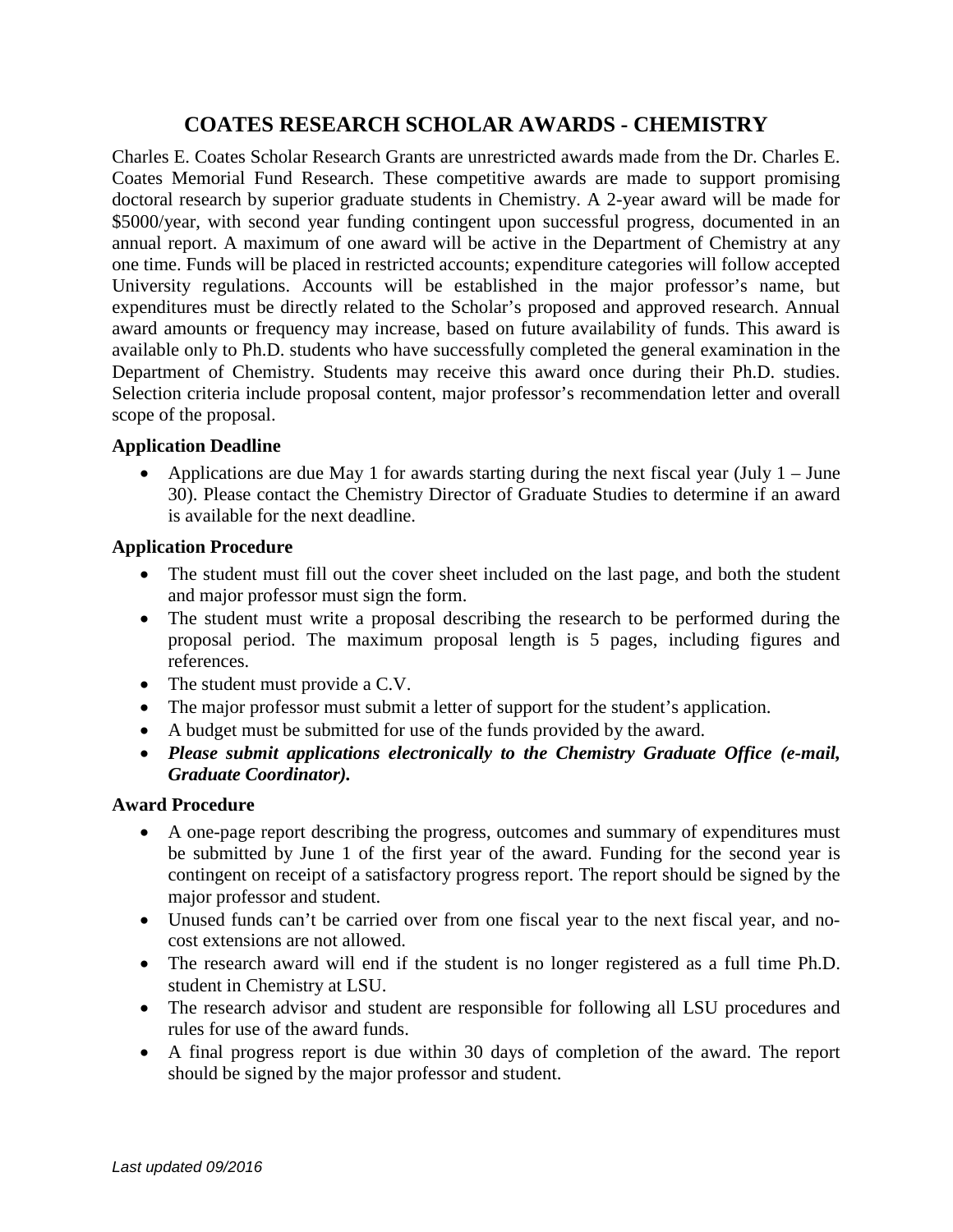#### **CHARLES E. COATES MEMORIAL FUND**

Charles E. Coates' legacy of dedication to graduate study has been preserved over the years by the commitment, achievement, and high caliber of each class of graduate students. Their achievements could not be realized without the assistance of the Charles E. Coates Memorial Fund, established in 1964 in memory of one of LSU's early professors of chemistry. The Coates Fund assists full-time chemical engineering, chemistry, and physics doctoral students in their research endeavors through four awards: outstanding dissertation, conference travel, research travel, and scholar research.